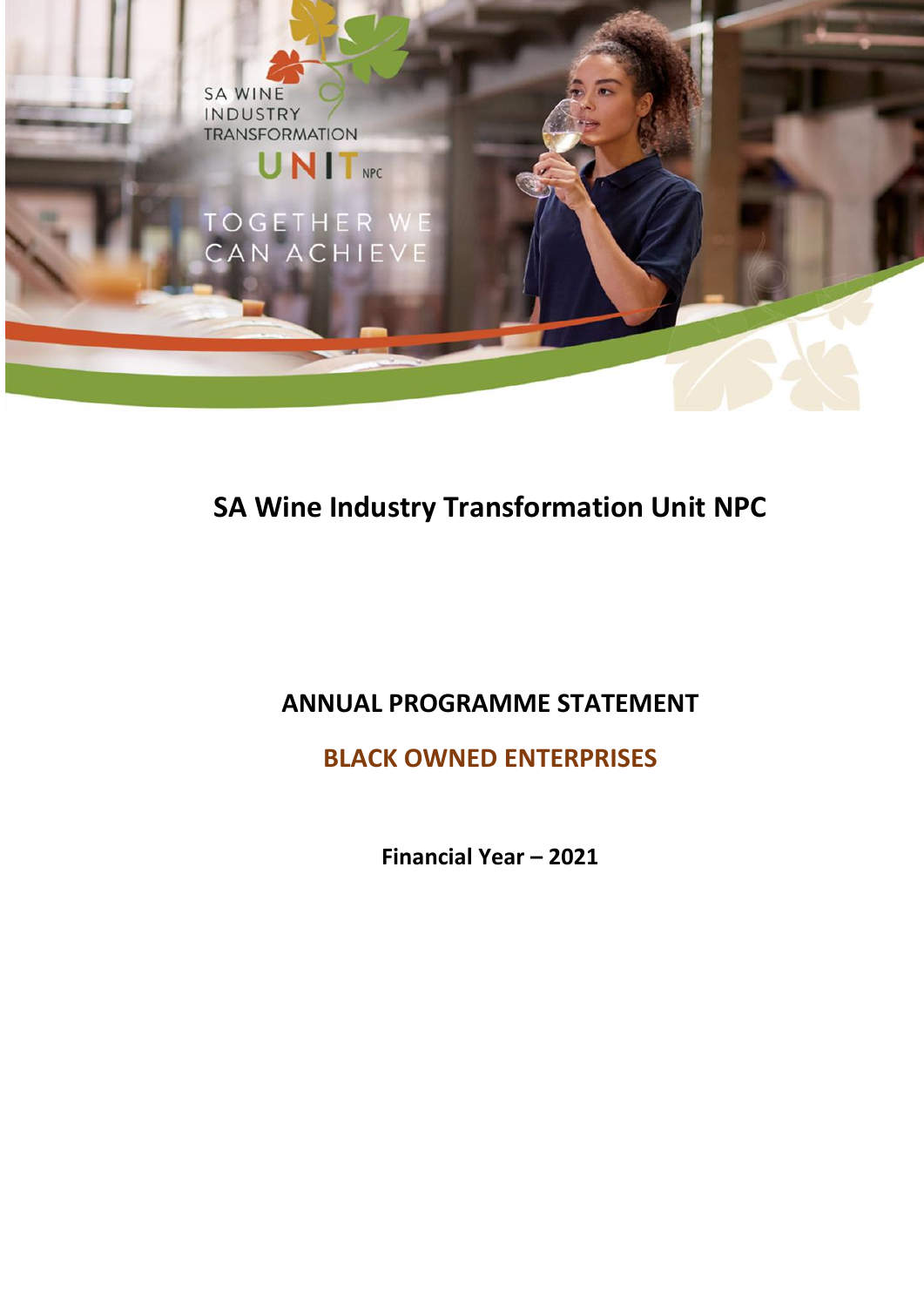### **Background, Purpose and Functions of the SA Wine Industry Transformation Unit**

The SA Wine Industry Transformation Unit (SAWITU) is a Non - Profit Company Incorporated under the first schedule of the companies act of the Republic of South Africa. The TU was incorporated on 17 October 2016 by its founding members, the National Agricultural Marketing Council (NAMC), Vinpro and SA Liquor Brand Owners Association (SALBA).

**The purpose of the company**, as outlined in its Memorandum of Incorporation (17/10/2016) is as follows;

- **1.1** To generate and promote equitable access and participation within the wine value chain in, and for the Wine Industry;
- **1.2** To strengthen and accelerate the development of the operational and financial capacity of wine farms and businesses owned by Black People throughout the value chain in, and for the Wine Industry;
- **1.3** To increase representation of Black People, with a specific focus on black women, at management level in wine cellars, wine businesses and industry organisations through industry programmes for human development in, and for the Wine Industry;
- **1.4** To promote ethical practices within its community of stakeholders (including workers) through the implementation of well-integrated ethical trade programmes throughout the Wine Industry;
- **1.5** To become proactively involved in the upliftment and empowerment of workers and communities comprising of Black People within the Wine Industry
- **1.6** To promote socially responsible consumption of the produce of the vine;
- **1.7** To assist in the facilitation of an all-inclusive social compact for the Wine Industry
- **1.8** To implement and receive Levies as principal and/or agent, payable by different interest groups in the Wine Industry for purposes of the above-mentioned objectives;
- **1.9** To carry out in general administrative tasks and functions in the furtherance of its objectives.

 In keeping with statutory requirements in terms of categories of allowable spending of statutory levy funding, please refer to the 2018 NAMC Generic Transformation Guidelines available online at [http://www.namc.co.za/wp-content/uploads/2018/06/NAMC-Generic-Transformation-Guidelines-as](http://www.namc.co.za/wp-content/uploads/2018/06/NAMC-Generic-Transformation-Guidelines-as-amended-in-2018.pdf)[amended-in-2018.pdf.](http://www.namc.co.za/wp-content/uploads/2018/06/NAMC-Generic-Transformation-Guidelines-as-amended-in-2018.pdf) Though examples of support presented in these generic guidelines might differ from sector to sector, SAWITU commits itself to the agreed categories of spending in these Guidelines and in strict alignment to the revised Agri-BEE codes available online at [https://bbbeecommission.co.za/wp](https://bbbeecommission.co.za/wp-content/uploads/2017/12/AgriBEE-Final-08Dec2017.pdf)[content/uploads/2017/12/AgriBEE-Final-08Dec2017.pdf.](https://bbbeecommission.co.za/wp-content/uploads/2017/12/AgriBEE-Final-08Dec2017.pdf)

#### **2. Background and Purpose of the Annual Programme Statement**

Guided by its Memorandum of Incorporation and a Ministerial Mandate outlined in four-year statutory levy approval dated 9 November 2017, SAWITU seeks from time to time to solicit proposals for funding and services to B-BBEE Level 1 and 2 stakeholders. Funding is granted to service providers or directly to businesses who can best affect the desired outputs defined in section 1 above. The purpose of the Annual Programme Statement is as follows;

- **2.1** To convey the latest set of programme and funding intentions of SAWITU as solicited through input from Black Businesses, Labour, Wine Producers and Grape Producers;
- **2.2** To convey the most recent set of funding rules as approved by SAWITU which pertain to;
- 2.2.1 Application Formats;
- 2.2.2 Programme Definitions;
- 2.2.3 Required Supporting Documents;
- 2.2.4 Fiduciary Registration Criteria for Applicants;
- 2.2.5 Application Adjudication Procedures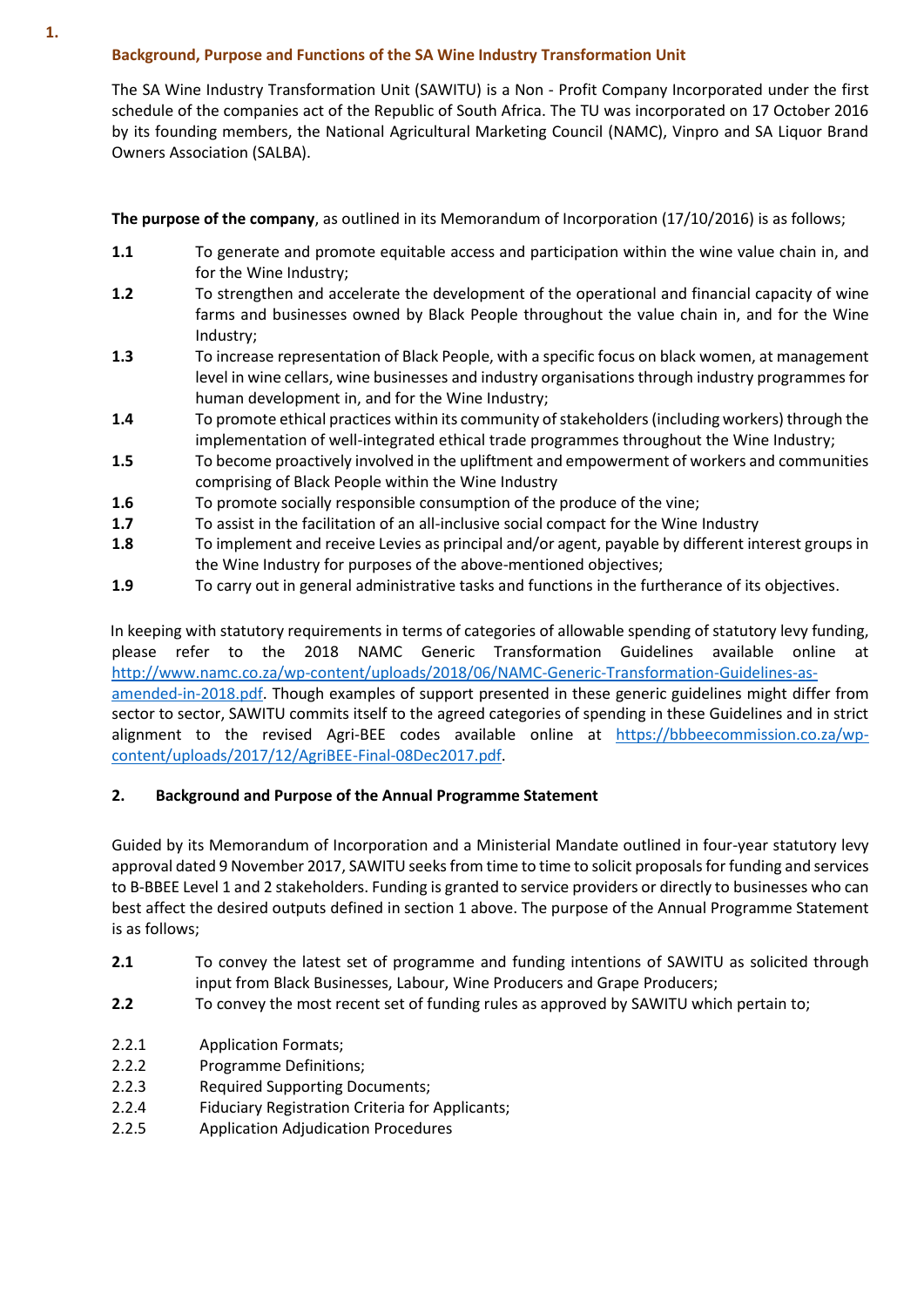**SA WINE** INDUSTRY **TRANSFORMATION** 

# **UNIT**

- **2.3** To convey SAWITU calendar in terms of;
- 2.3.1 Application Deadlines
- 2.3.2 Stakeholder Engagement Dates
- 2.3.3 Stakeholder Events that SAWITU might support
- **2.4** To provide clarity in terms of service providers and businesses that might qualify for funding or services from SAWITU.

#### **3. Funding Rules**

The most recent version of the SAWITU Funding Rules (2021) is attached hereto as ''Attachment 2. ". SAWITU establishes the rules in consultation with affected stakeholders. They are strictly aligned to the NAMC Generic Guidelines of 2018 and the Agri-BEE sector codes as referenced in section 1 of this document. All applicants are to adhere to the rules stated in Attachment 2.

**Please note that the funding available and approval are dependent on SAWITU Statutory levy application approval.**

#### **4. Call for proposals by category of organisational support**

The following categories of organization are invited to apply to the SAWITU for funding. Applicants are urged to read the full set of funding rules attached hereto as Attachment 2 before embarking on an application process.

#### **4.1 Black Wine and Brandy Entrepreneurs**

Applicants who are part of the wine industry value chain, and who are seeking to strengthen and accelerate the development of the operational and financial capacity of their businesses are invited to apply. One application per enterprise is allowed per annum, unless an exception is made by the SAWITU board, in which case such an exception shall be communicated by SAWITU.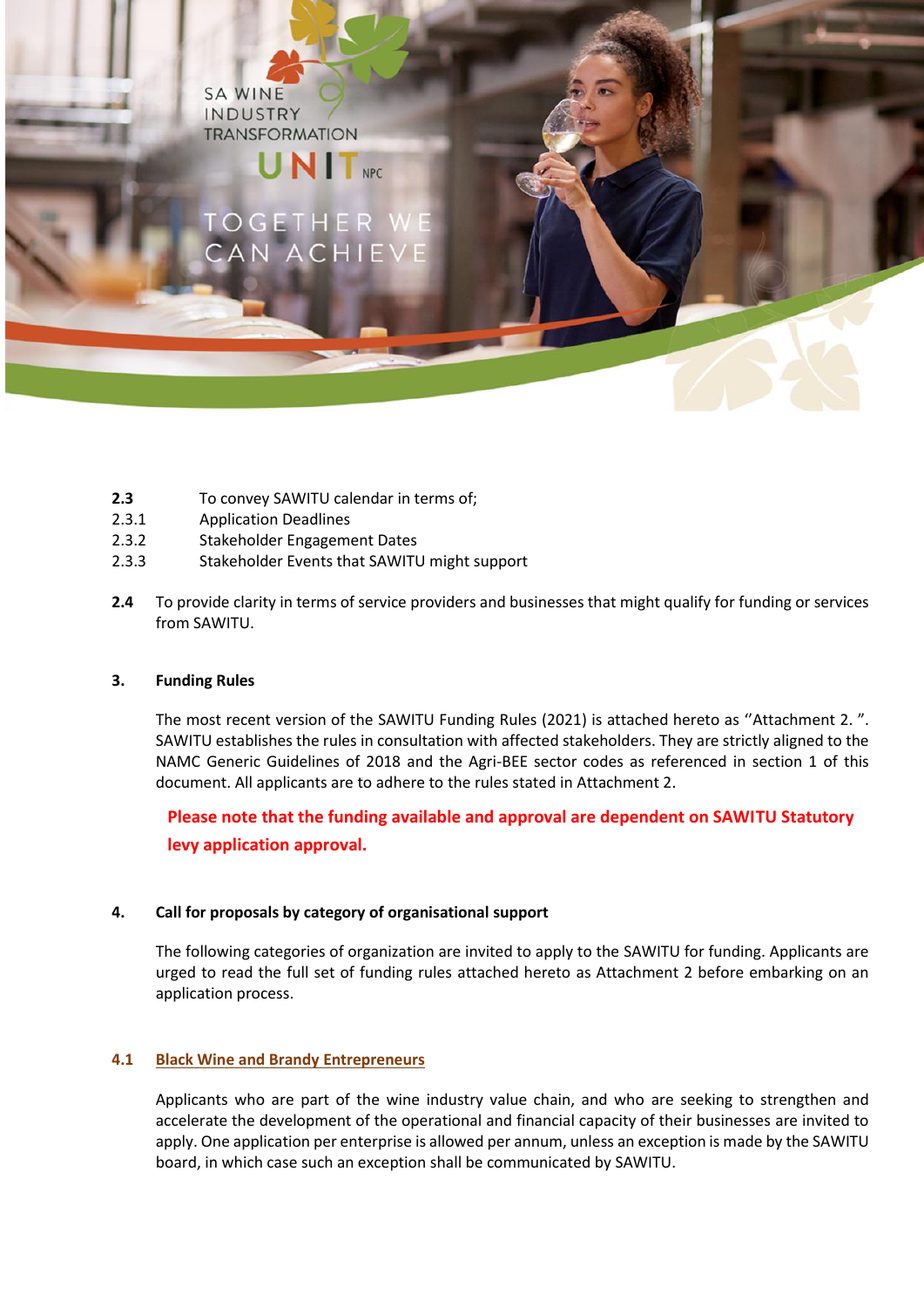#### 4.1.1 **Eligibility for funding**

- I. Latest Business plan
- II. SAWITU Application Checklist
- III. Certificate of Incorporation (or equivalent)
- IV. Share certificates and register (if applicable)
- V. Shareholders agreement (or equivalent revised company requirements)
- VI. Memorandum of Incorporation (or equivalent)
- VII. Certified Identity Documents of Directors (Individuals)
- VIII. Valid B-BBEE certificate or DTI approved Affidavit
- IX. Evidence of registration with SAWIS
- X. Evidence of registration with WOSA
- XI. Evidence of registration with Vinpro membership
- XII. Valid Liquor Licence/ Proof of renewal or Customs Export Licence
- XIII. Valid Tax Clearance Certificate / Tax online number
- X1V. Signed 2021 Annual Financial Statements

## 4.2 **For Trusts, Broad based ownership Schemes (BBOS) and Employee Ownership Schemes (ESOP) the following:**

- $\triangleright$  Latest business plan
- $\triangleright$  SAWITU Application Checklist
- $\triangleright$  Certificate of Incorporation (or equivalent)
- $\triangleright$  Share certificates (if applicable)
- $\triangleright$  Shareholders agreements (or equivalent revised company requirements)
- $\triangleright$  Memorandum of Incorporation (or equivalent)
- $\triangleright$  Certified Identity Documents of trustees/ directors (Individuals)
- $\triangleright$  Valid B-BBEE certificate or DTI approved Affidavit
- $\triangleright$  Trust Deed/ or Scheme rules and names of Trustees
- $\triangleright$  List of beneficiaries of the trusts
- $\triangleright$  Evidence that the scheme can do business with any other entity and not only with the 'donor' or partner (arm's length relationship) or evidence of skills development and training for the entity to operate independently.
- $\triangleright$  Evidence of registration with SAWIS
- $\triangleright$  Evidence of registration with WOSA
- $\triangleright$  Evidence of registration with Vinpro membership
- $\triangleright$  Valid Liquor Licence/ Proof of renewal or Customs Export Licence
- Valid Tax Clearance Certificate/ Tax online number
- $\triangleright$  Signed 2021 Annual Financial Statements

#### 4.1.2 **Level of Funding:**

The level of funding is expected to be capped at a maximum per organization unless otherwise waived by the board of directors for plausible reasons and by special resolution of the SAWITU board of directors;

i. Past performance of applicants with grant funding in terms of 6 monthly and 12 monthly reports reflecting a progressive and sustainable increase in the volume, value and extend of wine sales or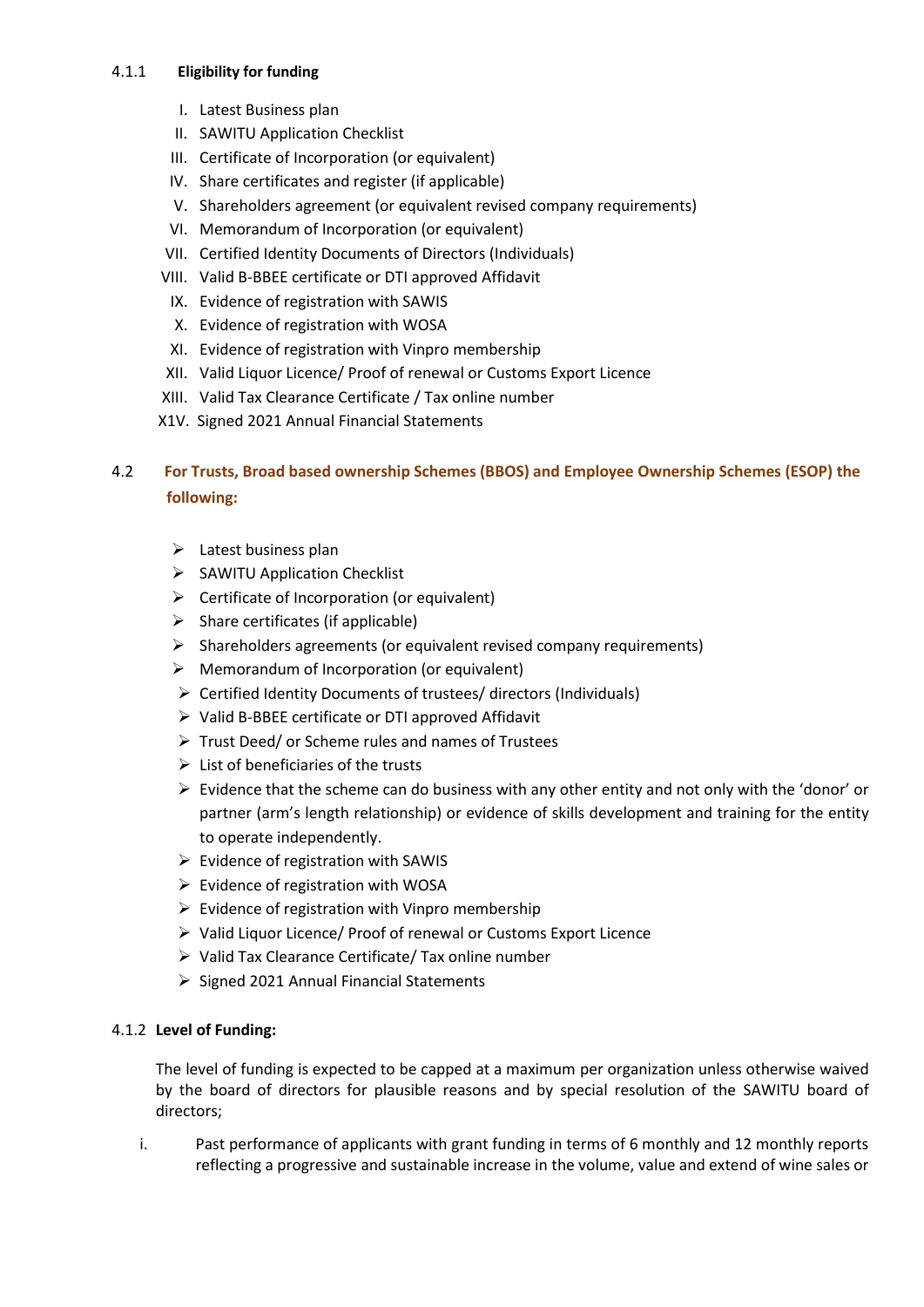**SA WINE** INDUSTRY **TRANSFORMATION** 

# **UNIT**<sub>NPC</sub>

distribution and or other predefined set criteria. Measure and evaluation report has to be submitted on time to SAWITU.

ii. Refer to attached TU Funding Rules for relevant exclusions.

#### 4.1.3 **Category of funding support allowed:**

- i. **Enterprise development support** as illustrated on page 8 of the NAMC Guidelines and pages 2 to 5 of the attached Funding rules (2021).
- ii. **Training** as and when the applicant can motivate the merits of a given course of programme that will strengthen and accelerate the development of the operational and financial capacity of the applicant.
- iii. **Promotional Activities** as and when these can demonstrate the outcome of generating and promoting equitable access and participation of their respective enterprise within the wine value chain.
- iv. **Legal Mentorship** for applicants seeking first time assistance with liquor licences, mercantile law contracting, financials, trademark / brand searches and registration, specifically applicable to those whom have been trading for fewer than two consecutive financial years. Funding rule limitations apply to such new applicants.
- v. **Business planning** for applicants who have been trading for fewer than two consecutive financial years. Funding rule limitations apply to such new applicants and is dependent on availability of budget.

#### vi. **Ownership:**

The SAWITU Board may on a yearly basis, and if budget allows, to allocate funds for Ownership support that could be utilised as an aid/ leverage funds in acquiring land or infrastructure.